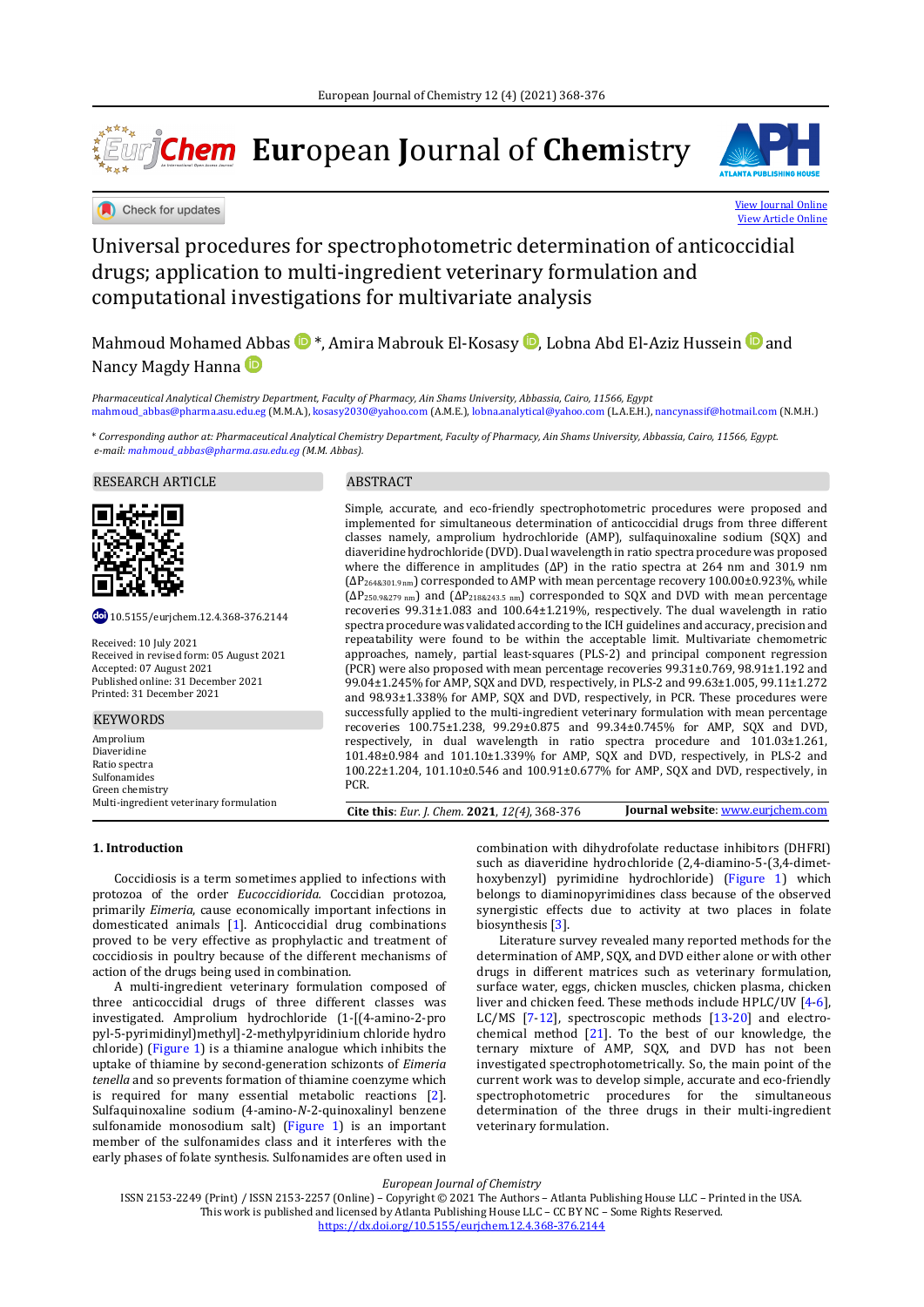

**Figure 1.** Structural formulas for (a) amprolium hydrochloride, (b) sulfaquinoxaline sodium, and (c) diaveridine hydrochloride.

# **2. Experimental**

#### *2.1. Instrumentation*

The UV absorption spectra were recorded using a Shimadzu UV-1601 dual beam UV-visible spectrophotometer using 1-cm matched quartz cells. The spectral bandwidth was 0.1 nm with wavelength scanning speed of 2800 nm/min. Instrument software (version 3.91) was used to process the absorption. Matlab® (version 7.0.1.24704) was used to process the spectral data for multivariate analysis.

## *2.2. Materials*

# *2.2.1. Standards*

Amprolium hydrochloride, sulfaquinoxaline sodium, and diaveridine hydrochloride were kindly supplied by Pharma Swede Pharmaceutical Company, 10<sup>th</sup> of Ramadan City, Egypt. Their purities were found to be 99.22, 99.77, and 99.26%, respectively, according to the reported spectrophotometric methods [13-15], respectively. Analytical grade methanol was used throughout the work (ADWIC, Egypt). Standard stock solutions of AMP, SQX, and DVD (100 µg/mL) were prepared in methanol.

#### *2.2.2. Veterinary formulation*

A multi-ingredient veterinary formulation (Tricure®, Batch No. 0821/15) is a premix with 20 g amprolium hydrochloride, 25 g sulfaquinoxaline sodium and 6.4 g diaveridine hydro chloride per 100 g, produced by Arabcomed Co. S.A.E. Obour City, Egypt.

# *2.3. Procedures*

# *2.3.1. Methods*

# *2.3.1.1. Dual-wavelength-in-ratio spectra method*

# *2.3.1.1.1. For determination of AMP*

Various aliquots equivalent to 10-200 µg of AMP were taken from its stock standard solution (100 µg/mL) and completed to volume with methanol in a series of 10-mL volumetric flasks to obtain final concentrations of 1-20 µg/mL. The spectra of these solutions were scanned from 200-400 nm using methanol as a

blank. AMP spectra are divided by the spectrum of 2 µg/mL of DVD. The amplitudes of the ratio spectra were obtained at 264 nm and 301.9 nm. A calibration curve was constructed that relates the differences in the amplitudes in the chosen wavelength couple ΔP264&301.9 nm to the corresponding concentration of AMP [22,23].

#### *2.3.1.1.2. For determination of SQX and DVD*

Various aliquots equivalent to 5-100 µg of SQX and 5-190 µg of DVD were taken from their stock standard solutions (100 µg/mL) and completed to volume with methanol in two separate series of 10-mL volumetric flasks to obtain final concentrations of 0.5-10 µg/mL and 0.5-19 µg/mL, respecttively. The spectra of these solutions were scanned from 200- 400 nm using methanol as a blank. The stored spectra were divided by the spectrum of 3 µg/mL of AMP. The amplitudes of the ratio spectra were obtained at 250.9, 279.0, 218.0, and 243.5 nm. Calibration curves for both SQX and DVD were constructed by plotting the differences in the amplitudes at the chosen wavelength couple  $\Delta P_{250.98279 \text{ nm}}$  and  $\Delta P_{2188243.5 \text{ nm}}$  for SQX and DVD, respectively, versus the corresponding concentration [22,23].

#### *2.3.1.2. PLS-2 and PCR*

For each of PLS-2 and PCR, a calibration set consisting of twenty laboratory-prepared mixtures of AMP, SQX, and DVD in different proportions (Table 1) was obtained by the use of a multilevel multifactor experimental Brereton design [24] where levels (L) were the concentrations used and the experiments' number was L2. The mixtures were prepared by taking various aliquots from AMP, SQX and DVD stock standard solutions (100 µg/mL) into a group of 10 mL volumetric flasks with ranges of concentrations 3-11, 1-9, and 3-15 µg/mL for AMP, SQX and DVD, respectively.

The spectra of the prepared mixtures were recorded in the range 210-400 nm with 0.2 nm intervals, transferred to MATLAB software producing 951 data points/spectrum, so the produced spectral data matrix composed of 25 rows representing various samples and 951 columns representing wavelengths. For each of PLS-2 and PCR, the calibration model was made after mean centering as a pre-processing step, while the cross-validation method was "random" for PLS-2 and "leave one out" for PCR.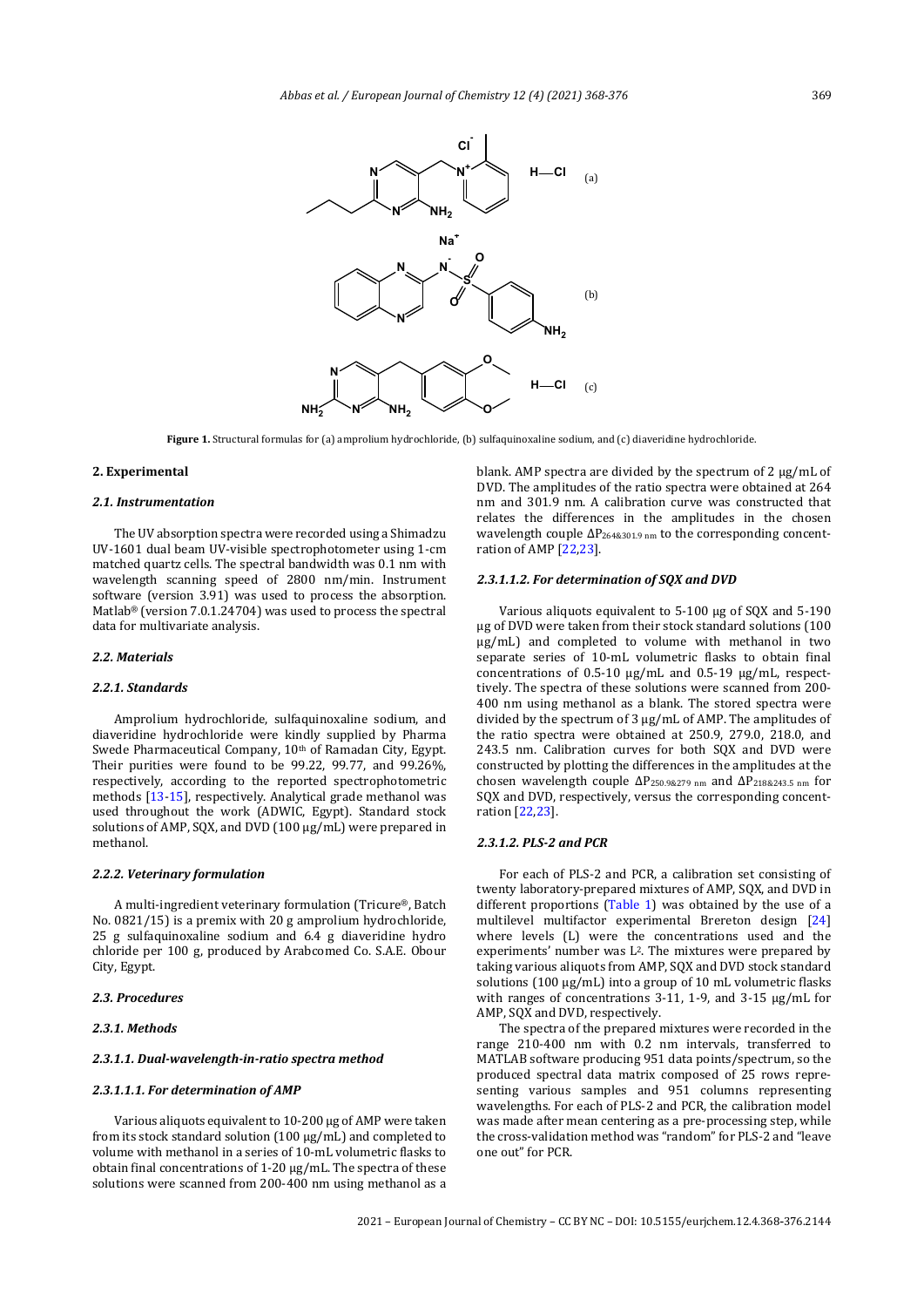**Table 1.** Calibration and validation set for the PLS-2 and PCR methods.

| Mixture no  | AMP | sqx | <b>DVD</b> |
|-------------|-----|-----|------------|
|             | 7   | 5   | 9          |
|             |     |     | 3          |
|             |     |     | 15         |
|             |     |     | h.         |
|             |     |     | 15         |
| h           |     |     |            |
|             | 11  |     | n          |
| 8           |     |     |            |
| 9           |     |     | 12         |
| 10          |     |     | 15         |
| 11          |     |     | 12         |
| 12          |     |     | 9          |
| $13*$       |     |     | 15         |
| 14          |     |     | 15         |
| 15          | 11  |     | 3          |
| 16          | 11  |     | 12         |
| 17          |     |     |            |
| 18          |     |     | 9          |
| $19*$       |     |     | 12         |
| $20*$       |     |     | 12         |
| $21^{\ast}$ |     |     |            |
| 22          |     |     |            |
| 23          |     |     |            |
| 24          |     |     |            |
| $25*$       |     |     |            |

\* Validation set.

The suitable selection of the factors' number to be employed for constructing the model was essential for accomplishing the right quantification in both PLS-2 and PCR calibrations. To choose the ideal number of significant latent variables, F statistics were applied [24].

The validation set is composed of 5 laboratory-prepared mixtures containing different proportions of AMP, SQX, and DVD (Table 1). In addition, the concentrations of AMP, SQX, and DVD in the veterinary formulation extract were calculated using the optimized PLS-2 or PCR calibration model after being recorded in the same specified lambda range [25-33].

# *2.3.2. Application of the proposed procedures for determination of AMP, SQX, and DVD in laboratoryprepared mixtures*

Solutions containing various proportions of the ternary mixture of AMP, SQX, and DVD were prepared. Zero-order absorption curves of these mixtures were recorded using methanol as a blank. By applying the proposed procedures, the concentrations of the drugs in the prepared mixtures were deduced.

# *2.3.3. Application of the proposed procedures for the determination of AMP, SQX, and DVD in veterinary formulation*

A portion of the Tricure® premix containing 2 mg of AMP, 2.5 mg of SQX, and 0.64 mg of DVD was accurately weighed, sonicated in 25 mL methanol for 2 min and filtered into a 100 mL volumetric flask. The residue was washed three times, each with 5 mL of methanol, and then completed to volume with methanol. The procedures mentioned above in Sections 2.3.1.1 and 2.3.1.2 were applied and the concentrations of the drugs were deduced. The validity of the methods was tested using the standard addition technique.

#### **3. Results and discussion**

Three anticoccidial drugs, namely, amprolium hydro chloride, sulfaquinoxaline sodium, and diaveridine hydro chloride from three different classes; thiamine analogues, sulfonamides and dihydrofolate reductase inhibitors, respecttively, were investigated to be analyzed in their multiingredient veterinary formulation by simple, accurate and ecofriendly spectrophotometric procedures. Zero-order absorption spectra  $(D_0)$  of the ternary mixture (AMP, SQX, and DVD) show severe overlap, which made the analysis of each drug in the presence of the other challengeable (Figure 2). By applying the proposed procedures, this overlapping can be resolved, allowing the quantitative analysis of the components of the mixture.

#### *3.1. Method development and optimization*

# *3.1.1. Dual-wavelength-in-ratio spectra method*

This method can be applied to determine the ternary mixture of the investigated compounds whose spectra show a severe overlap [22,23]. It is based on the principles of both the ratio difference method [34-36] and the dual wavelength method [37-40]. The proposed method can determine a ternary mixture, such that every compound can be selectively determined after total elimination of the impediment caused by the other two compounds. The developed method can be regarded as a dual wavelength in the ratio spectrum where the difference should be considered at certain two wavelengths showing equal peak amplitudes for the interfering component in its ratio spectrum [38,39]. After dividing by the spectrum of 2  $\mu$ g/mL DVD, DVD was cancelled, while SQX showed equal amplitudes at 264.0 and 301.9 nm. Therefore, the difference in amplitudes at these two wavelengths ΔP264&301.9 nm corresponded to AMP concentration (Figure 3).

Similarly, after dividing by the spectrum of 3 µg/mL AMP, SQX, and DVD were determined in the ratio spectra at ΔP250.9&279  $_{nm}$  and  $\Delta P_{218\&243.5\,nm}$ , respectively, as shown in Figure 4.

The linear regression equations were found to be the following:

$$
\Delta P_{\text{AMP}} = 1.4271 \times C - 1.1461 \quad r = 0.9998 \tag{1}
$$

$$
\Delta P_{\text{SQX}} = 0.7811 \times C - 0.0569 \quad r = 0.9998 \tag{2}
$$

$$
\Delta P_{\text{DVD}} = 0.8451 \times C + 0.0751 \quad r = 0.9998 \tag{3}
$$

where C is the µg/mL concentration of AMP, SQX or DVD, ΔP is the difference in amplitudes at the two wavelengths and *r* is the correlation coefficient.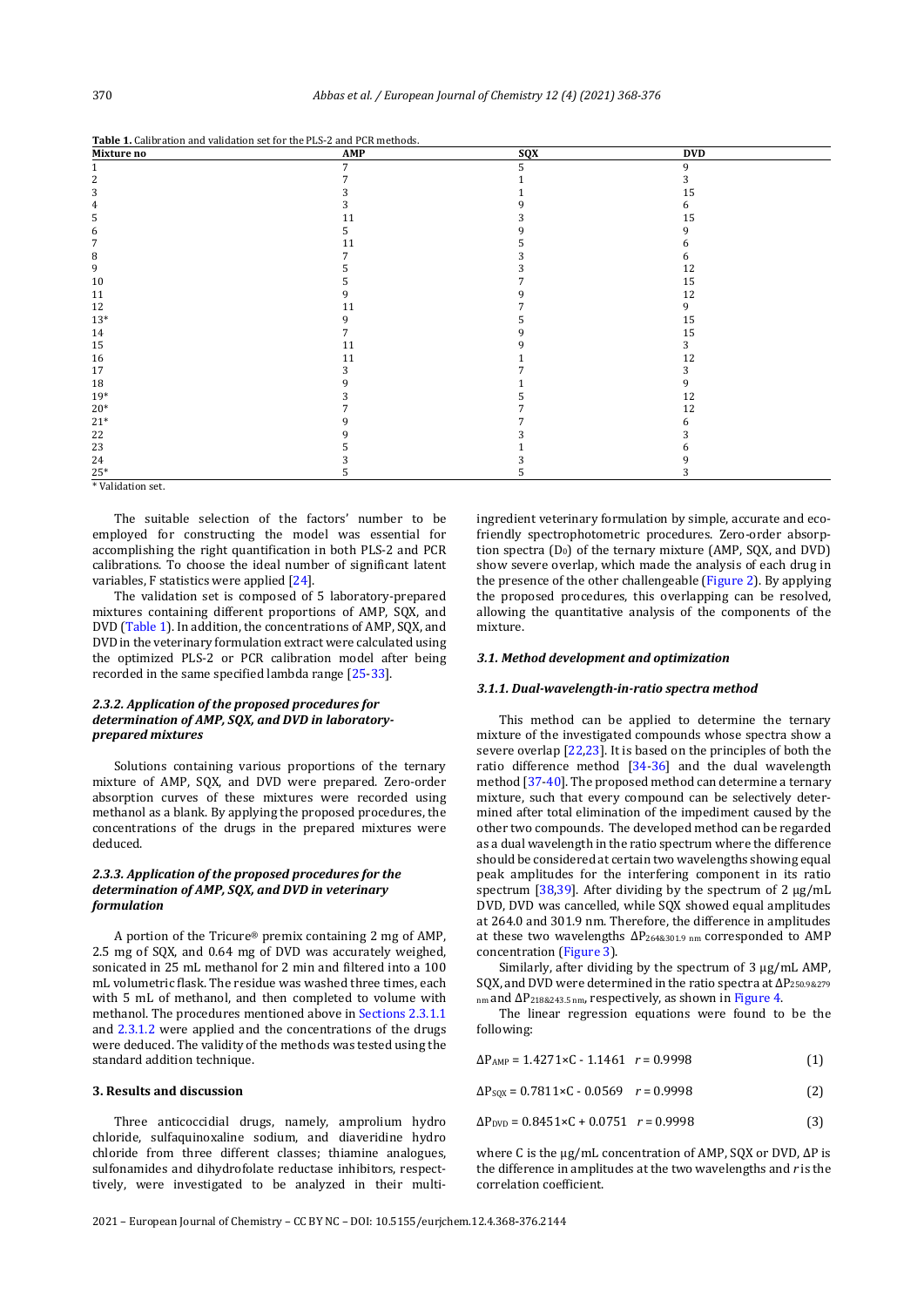

Figure 2. Zero order absorption spectra of 10 µg/mL AMP (-), 10 µg/mL SQX (- - -), and 10 µg/mL DVD (......) using methanol as blank



Figure 3. Ratio spectra of 10 µg/mL AMP (-), 10 µg/mL SQX (- - -), and 10 µg/mL DVD (.....) using 2 µg/mL DVD as a divisor and methanol as blank.



Figure 4. Ratio spectra of 10 µg/mL AMP (-), 10 µg/mL SQX (- - -) and 10 µg/mL DVD (.....) using 3 µg/mL AMP as a divisor and methanol as blank.

# *3.1.2. Multivariate chemometric methods: (PLS-2) and (PCR)*

The optimum number of latent variables (LVs) described by the constructed models was found to be five factors for both PLS-2 and PCR as shown in Figures 5 and 6.

The predictive ability of the developed models was assessed using the validation set by plotting known versus

predicted concentrations for each drug. A good linearity was observed for each drug, as indicated by the correlation coefficients 0.9997 (*y* = 0.9987*x* - 0.0380), 0.9981 (*y* = 0.9437*x* + 0.2559) and 0.9999 (*y* = 0.9803*x* + 0.0646) for AMP, SQX and DVD, respectively, in PLS-2, and 0.9995 (*y* = 1.0122*x* - 0.0965), 0.9964 ( $y = 0.9531x + 0.2082$ ) and 0.9999 ( $y = 0.9804x + 0.2082$ ) 0.0552) for AMP, SQX and DVD, respectively, in PCR.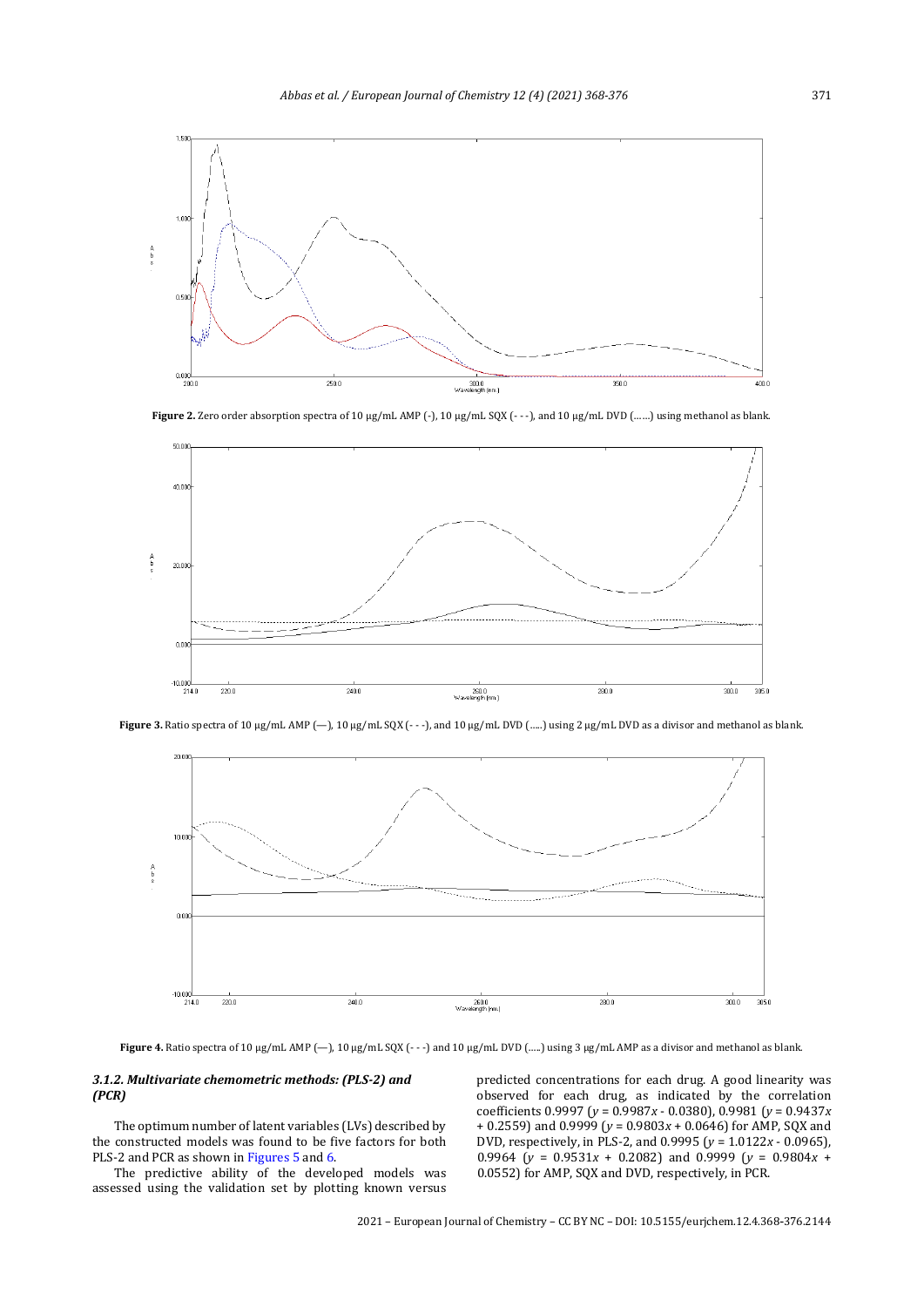

**Figure 5.** RMSECV plot of the cross-validation results of the training set as a function of the number of principal components used to construct the PLS-2 calibration, using zero-order absorption spectra of AMP, SQX and DVD.



Figure 6. RMSECV plot of the cross-validation results of the training set as a function of the number of principal components used to construct the PCR calibration, using zero-order absorption spectra of AMP, SQX and DVD.



**Figure 7.** Residual versus actual concentration (μg/mL) plot for AMP, SQX and DVD in the validation set, using the PLS-2 method.

For both PLS-2 and PCR, the concentration residuals were plotted against the actual concentrations of the prepared mixtures (Figures 7 and 8), and the residuals for all samples were found to be randomly distributed around zero [25-33]. The average recoveries of each drug using PLS-2 and PCR methods are summarized in Table 2.

The following equation gives the RMSEP:

$$
RMSEP = \sqrt{\frac{\varepsilon(\gamma - \gamma_p)^2}{n}}\tag{4}
$$

where  $y_r$  and  $y_p$  are the true and predicted values, respectively, and (*n*) is the number of samples used in validation. Statistical parameters of each drug, using the optimized PLS-2 and PCR methods are shown in Table 3.

The procedures were applied for determination of the studied drugs in their laboratory-prepared mixtures with average percentage recovery as given in Table 4.

The proposed procedures were found to be valid and applicable for the analysis of the drugs in their multi-ingredient veterinary formulation with acceptable mean percentage recoveries. Furthermore, the standard addition technique was performed to assess the accuracy of the proposed methods. The obtained results revealed that there was no interference from excipients as shown in Table 5.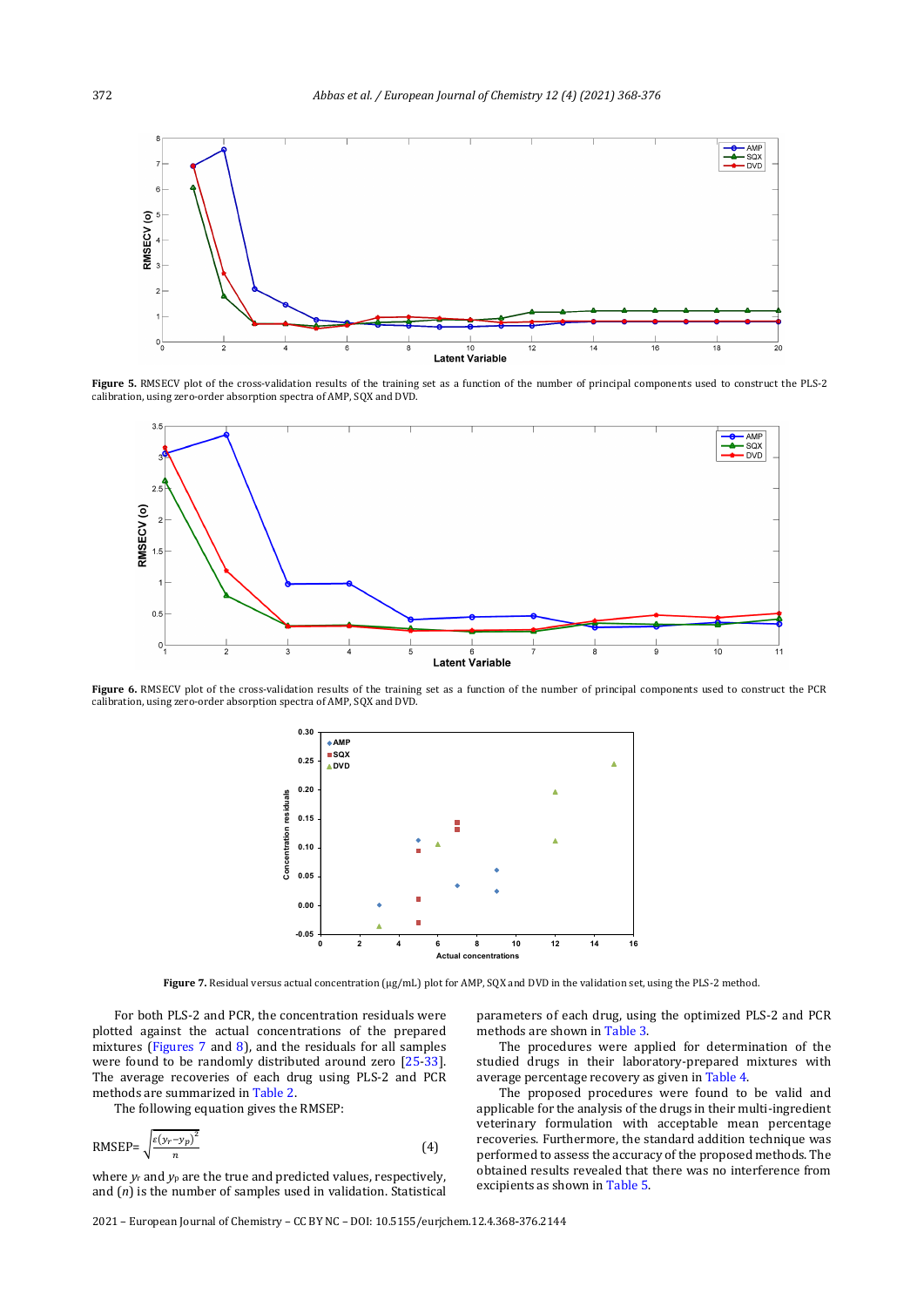|  | Table 2. Percent recoveries of AMP, SQX and DVD in the validation set, using PLS-2 and PCR methods. |  |  |  |  |  |
|--|-----------------------------------------------------------------------------------------------------|--|--|--|--|--|
|  |                                                                                                     |  |  |  |  |  |

| Mixture number |            | Using zero order spectra |            |            |            |            |
|----------------|------------|--------------------------|------------|------------|------------|------------|
|                | Found, %   |                          |            |            |            |            |
|                | <b>AMP</b> |                          | <b>SOX</b> |            | <b>DVD</b> |            |
|                | $PLS-2$    | <b>PCR</b>               | $PLS-2$    | <b>PCR</b> | PLS-2      | <b>PCR</b> |
| 13             | 99.32      | 99.81                    | 98.10      | 98.00      | 98.37      | 98.26      |
| 19             | 99.97      | 99.74                    | 99.77      | 100.54     | 99.07      | 99.12      |
| 20             | 99.51      | 99.84                    | 98.11      | 98.45      | 98.36      | 98.33      |
| 21             | 99.73      | 100.77                   | 98.00      | 98.12      | 98.23      | 97.80      |
| 25             | 98.00      | 98.00                    | 100.59     | 100.44     | 101.19     | 101.17     |
| Mean           | 99.31      | 99.63                    | 98.91      | 99.11      | 99.04      | 98.93      |

# **Table 3.** Statistical parameters for simultaneous determination of AMP, SQX, and DVD, using optimized PLS-2 and PCR methods.

| <b>Parameters</b>                                                                                                   | Using zero-order spectra |            |            |            |            |            |  |  |
|---------------------------------------------------------------------------------------------------------------------|--------------------------|------------|------------|------------|------------|------------|--|--|
|                                                                                                                     | <b>AMP</b>               |            | <b>SOX</b> |            | <b>DVD</b> |            |  |  |
|                                                                                                                     | $PLS-2$                  | <b>PCR</b> | PLS-2      | <b>PCR</b> | $PLS-2$    | <b>PCR</b> |  |  |
| Concentration range $(\mu g/mL)$                                                                                    | 3-11                     | $3 - 11$   | $1-9$      | $1-9$      | $3 - 15$   | $3 - 15$   |  |  |
| Number of factors                                                                                                   |                          |            |            |            |            |            |  |  |
| Root mean square error of calibration                                                                               | 0.1831                   | 0.2751     | 0.1627     | 0.1966     | 0.1459     | 0.1629     |  |  |
| Root mean square error of prediction                                                                                | 0.06057                  | 0.060526   | 0.098217   | 0.096624   | 0.157454   | 0.166605   |  |  |
| Root mean square error of cross-validation                                                                          | 0.8633                   | 0.4075     | 0.6176     | 0.2622     | 0.5189     | 0.2276     |  |  |
| Intercept <sup>a</sup>                                                                                              | $-0.0380$                | $-0.0965$  | 0.2559     | 0.2082     | 0.0646     | 0.0552     |  |  |
| Slope <sup>a</sup>                                                                                                  | 0.9987                   | 1.0122     | 0.9437     | 0.9531     | 0.9803     | 0.9804     |  |  |
| $(r^2)$ a                                                                                                           | 0.9997                   | 0.9995     | 0.9981     | 0.9964     | 0.9999     | 0.9999     |  |  |
| a Data of the straight line plotted between predicted concentrations of each component versus actual concentration. |                          |            |            |            |            |            |  |  |

**Table 4.** Determination of amprolium hydrochloride, sulfaquinoxaline sodium, and diaveridine hydrochloride in laboratory prepared mixtures by the proposed dual wavelength in ratio spectra spectrophotometric method.

| No of mixtures |            | Claimed concentration taken (µg/mL) |                         | Dual wavelength in ratio spectra method |        |            |  |
|----------------|------------|-------------------------------------|-------------------------|-----------------------------------------|--------|------------|--|
|                |            |                                     | % Recovery <sup>a</sup> |                                         |        |            |  |
|                | <b>AMP</b> | <b>SOX</b>                          | <b>DVD</b>              | AMP                                     | SQX    | <b>DVD</b> |  |
|                |            |                                     | 1.3                     | 100.72                                  | 101.97 | 98.57      |  |
| 2              |            |                                     | 15                      | 100.32                                  | 98.98  | 99.95      |  |
|                |            |                                     | 6                       | 99.77                                   | 99.19  | 99.29      |  |
| 4              |            |                                     | 15                      | 101.57                                  | 100.41 | 98.95      |  |
|                |            |                                     |                         | 99.96                                   | 98     | 100.72     |  |
| Mean           |            |                                     |                         | 100.47                                  | 99.71  | 99.50      |  |
| SD             |            |                                     |                         | 0.715                                   | 1.527  | 0.852      |  |
| RSD%           |            |                                     |                         | 0.712                                   | 1.531  | 0.856      |  |

**<sup>a</sup>**Average of three determinations.



**Figure 8.** Residual versus actual concentration (μg/mL) plot for AMP, SQX, and DVD in the validation set, using the PCR method.

### *3.2. Method validation*

Dual wavelength in ratio spectra method validation has been performed according to ICH guidelines [41].

#### *3.2.1. Linearity*

It was assessed by analysing different concentrations of standard solutions of each drug. The values of the correlation coefficients were close to unity indicating good linearity, the characteristic parameters for the constructed equations are summarized in Table 6.

#### *3.2.2. Range*

The calibration range was established depending on the practical range according to adherence to Beer's law and the

concentration of the tested compounds present in their multiingredient veterinary formulation to obtain accurate, precise and linear results (Table 6).

#### *3.2.3. Specificity*

Laboratory-prepared mixtures of the tested drugs were analysed. Satisfactory results were obtained and presented in Table 4.

#### *3.2.4. Accuracy*

The accuracy of the results was checked by applying the proposed procedures for determination of different concentrations for each drug within its linearity range (Tables 2 and 6). To assure the accuracy of the proposed method, a standard addition technique was applied (Table 5).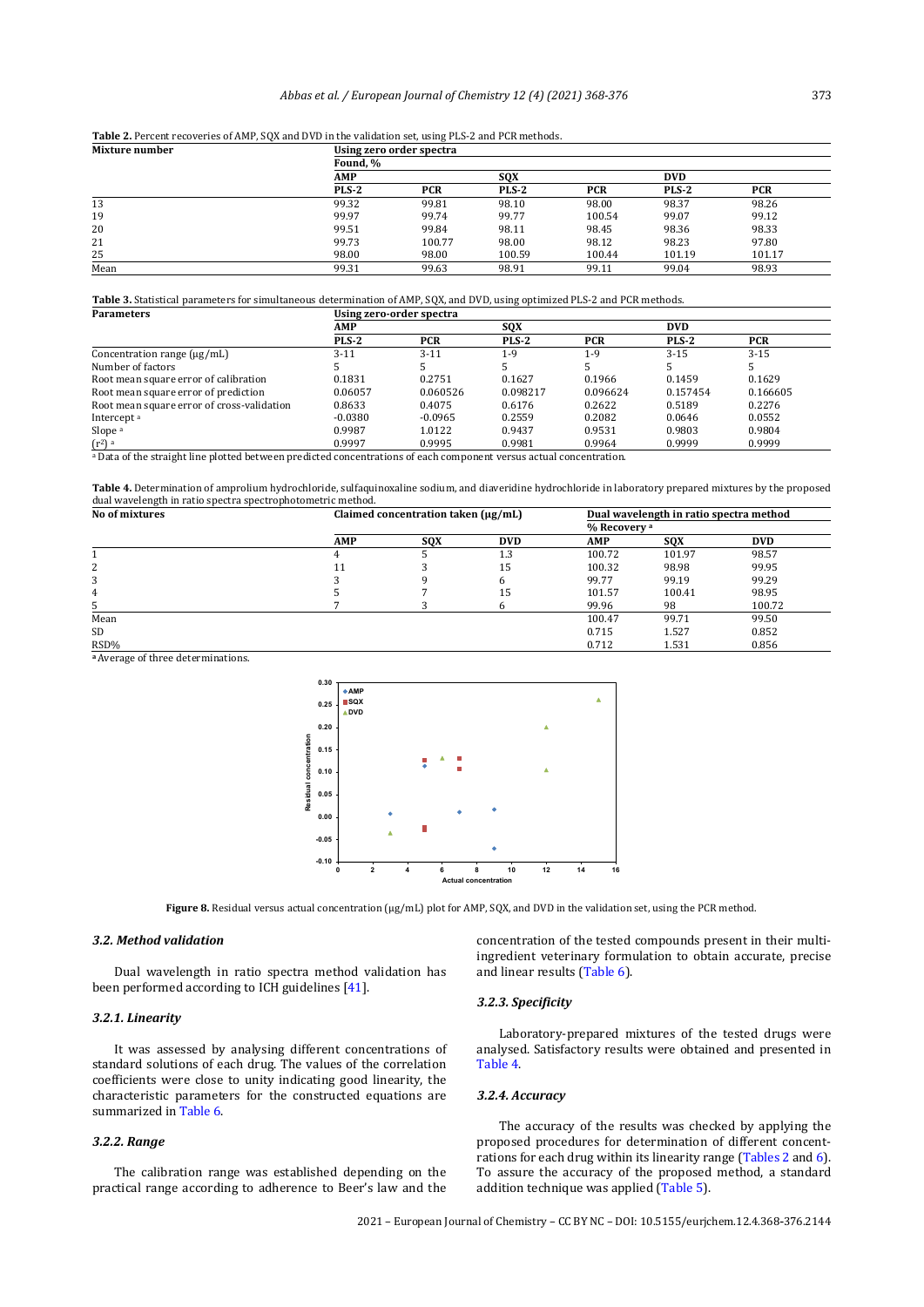|                                      |            |                      | Found±S.D. (%) a   | Added $(\mu g/mL)$ | Found (µg/mL) | % Recovery <sup>a</sup> |
|--------------------------------------|------------|----------------------|--------------------|--------------------|---------------|-------------------------|
| Tricure® contains 20 g AMP, 25 g SQX | AMP        | Taken (µg/mL)<br>3.2 | $100.21 \pm 0.815$ | 4                  | 4.068         | 101.70                  |
| and 6.4 g DVD per 100 g              |            |                      |                    | 5                  | 5.060         | 101.2                   |
|                                      |            |                      |                    | 6                  | 5.961         | 99.35                   |
|                                      |            | Mean±S.D.            |                    |                    |               | 100.75±1.238            |
|                                      |            | 4.0                  | 101.12±1.290       |                    | 2.963         | 98.77                   |
|                                      | SQX        |                      |                    | 3                  |               |                         |
|                                      |            |                      |                    | 4                  | 3.952         | 98.80                   |
|                                      |            |                      |                    | 5                  | 5.015         | 100.30                  |
|                                      |            | Mean±S.D.            |                    |                    |               | 99.29±0.875             |
|                                      | <b>DVD</b> | 4.0                  | $99.61 \pm 1.600$  | $\overline{4}$     | 3.956         | 98.90                   |
|                                      |            |                      |                    | 5                  | 5.010         | 100.20                  |
|                                      |            |                      |                    | 6                  | 5.935         | 98.92                   |
|                                      |            | Mean±S.D.            |                    |                    |               | 99.34±0.745             |
|                                      |            | PLS-2 method         |                    |                    |               |                         |
| Tricure® contains 20 g AMP, 25 g SQX | AMP        | 3.2                  | 99.43±0.154        | $\overline{4}$     | 4.096         | 102.40                  |
| and 6.4 g DVD per 100 g              |            |                      |                    | 5                  | 5.038         | 100.76                  |
|                                      |            |                      |                    | 6                  | 5.995         | 99.92                   |
|                                      |            | Mean±S.D.            |                    |                    |               | 101.03±.261             |
|                                      | SQX        | 4.0                  | 97.97±0.866        | 3                  | 3.076         | 102.53                  |
|                                      |            |                      |                    | 4                  | 4.053         | 101.33                  |
|                                      |            |                      |                    | 5                  | 5.029         | 100.58                  |
|                                      |            | Mean±S.D.            |                    |                    |               | 101.48±0.984            |
|                                      | <b>DVD</b> | 4.0                  | 101.09±0.333       | 4                  | 4.090         | 102.25                  |
|                                      |            |                      |                    | 5                  | 5.071         | 101.42                  |
|                                      |            |                      |                    | 6                  | 5.978         | 99.63                   |
|                                      |            | Mean±S.D.            |                    |                    |               | 101.10±1.339            |
|                                      |            | <b>PCR</b> method    |                    |                    |               |                         |
| Tricure® contains 20 g AMP, 25 g SQX | AMP        | 3.2                  | 98.67±0.065        | 4                  | 3.954         | 98.85                   |
| and 6.4 g of DVD per 100 g           |            |                      |                    | 5                  | 5.055         | 101.10                  |
|                                      |            |                      |                    | 6                  | 6.043         | 100.72                  |
|                                      |            | Mean±S.D.            |                    |                    |               | 100.22±1.204            |
|                                      | SQX        | 4.0                  | 101.18±0.448       | 3                  | 3.040         | 101.33                  |
|                                      |            |                      |                    | 4                  | 4.060         | 101.50                  |
|                                      |            |                      |                    | 5                  | 5.024         | 100.48                  |
|                                      |            | Mean±S.D.            |                    |                    |               | 101.10±0.546            |
|                                      | <b>DVD</b> | 4.0                  | 100.37±0.282       | $\overline{4}$     | 4.007         | 100.18                  |
|                                      |            |                      |                    | 5                  | 5.076         | 101.52                  |
|                                      |            |                      |                    | 6                  | 6.061         | 101.02                  |
|                                      |            | Mean±S.D.            |                    |                    |               | 100.91±0.677            |
|                                      |            |                      |                    |                    |               |                         |

**Table 5.** Determination of amprolium hydrochloride, sulfaquinoxaline sodium, and diaveridine hydrochloride in multi-ingredient veterinary formulation by the proposed procedures.<br>Dosage form **Drug Dual-wavelength-in-ratio spectra method** 

Table 6. Assay parameters and method validation for the determination of pure samples of the studied drugs using the proposed dual wavelength in ratio spectra method.

| <b>Parameters</b>                | Dual-wavelength-in-ratio spectra method |                  |                  |  |  |  |  |  |
|----------------------------------|-----------------------------------------|------------------|------------------|--|--|--|--|--|
|                                  | <b>AMP</b>                              | SOX              | <b>DVD</b>       |  |  |  |  |  |
| $\lambda$ (nm)                   | ΔP 264 and 301.9                        | ΔP 250.9 and 279 | ΔP 218 and 243.5 |  |  |  |  |  |
| Concentration range $(\mu g/mL)$ | $1 - 20$                                | $0.5 - 10$       | $0.5 - 19$       |  |  |  |  |  |
| Linearity                        |                                         |                  |                  |  |  |  |  |  |
| Slope                            | 1.4271                                  | 0.7811           | 0.8451           |  |  |  |  |  |
| Intercept                        | $-1.1461$                               | $-0.0569$        | 0.0751           |  |  |  |  |  |
| Correlation coefficient (r)      | 0.9998                                  | 0.9998           | 0.9998           |  |  |  |  |  |
| Accuracy (mean±S.D.)             | $100.00 \pm 0.923$                      | 99.31±1.083      | 100.64±1.219     |  |  |  |  |  |
| Specificity                      | $100.47 \pm 0.715$                      | 99.71±1.527      | 99.50±0.852      |  |  |  |  |  |
| Precision (%RSD)                 |                                         |                  |                  |  |  |  |  |  |
| Repeatability <sup>a</sup>       | 1.261                                   | 0.365            | 0.630            |  |  |  |  |  |
| Intermediate precision b         | 0.643                                   | 0.257            | 0.334            |  |  |  |  |  |
| LOD $(\mu g/mL)$ <sup>c</sup>    | 0.210                                   | 0.102            | 0.184            |  |  |  |  |  |
| LOQ $(\mu g/mL)^c$               | 0.635                                   | 0.309            | 0.557            |  |  |  |  |  |

<sup>a</sup> The intraday (n = 3), average of three different concentrations repeated three times within day.

**b** The interday (n = 3), average of three different concentrations repeated three times in three successive days.

c Limit of detection and limit of quantitation.

**<sup>a</sup>**Average of three determinations.

# *3.2.5. Precision*

It was tested by determining three concentrations for each compound within its linearity range, where the concentrations were analyzed three times, each intraday (for repeatability) and on three successive days (for intermediate precision). The concentrations were obtained from the corresponding regression equation then the percentage recoveries and %RSD values are calculated (Table 6).

#### *3.2.6. Detection and quantitation limits*

They were calculated from the standard deviation  $(\sigma)$  of the response and the slope of the calibration curve (S) according to the following equations: LOD = 3.3 (σ/S) and LOO = 10 (σ/S). Results presented in Table 6 indicate that the proposed procedure is sensitive for determination of the studied drugs.

# **3.3. Statistical analysis**

Results obtained by the proposed procedures for determination of the studied drugs were statistically compared with those obtained by applying the reported spectrophotometric methods [13-15]. The calculated t- and F-values were found to be less than the theoretical ones, confirming accuracy and precision at 95% confidence level, as shown in Table 7.

2021 – European Journal of Chemistry – CC BY NC – DOI: 10.5155/eurjchem.12.4.368-376.2144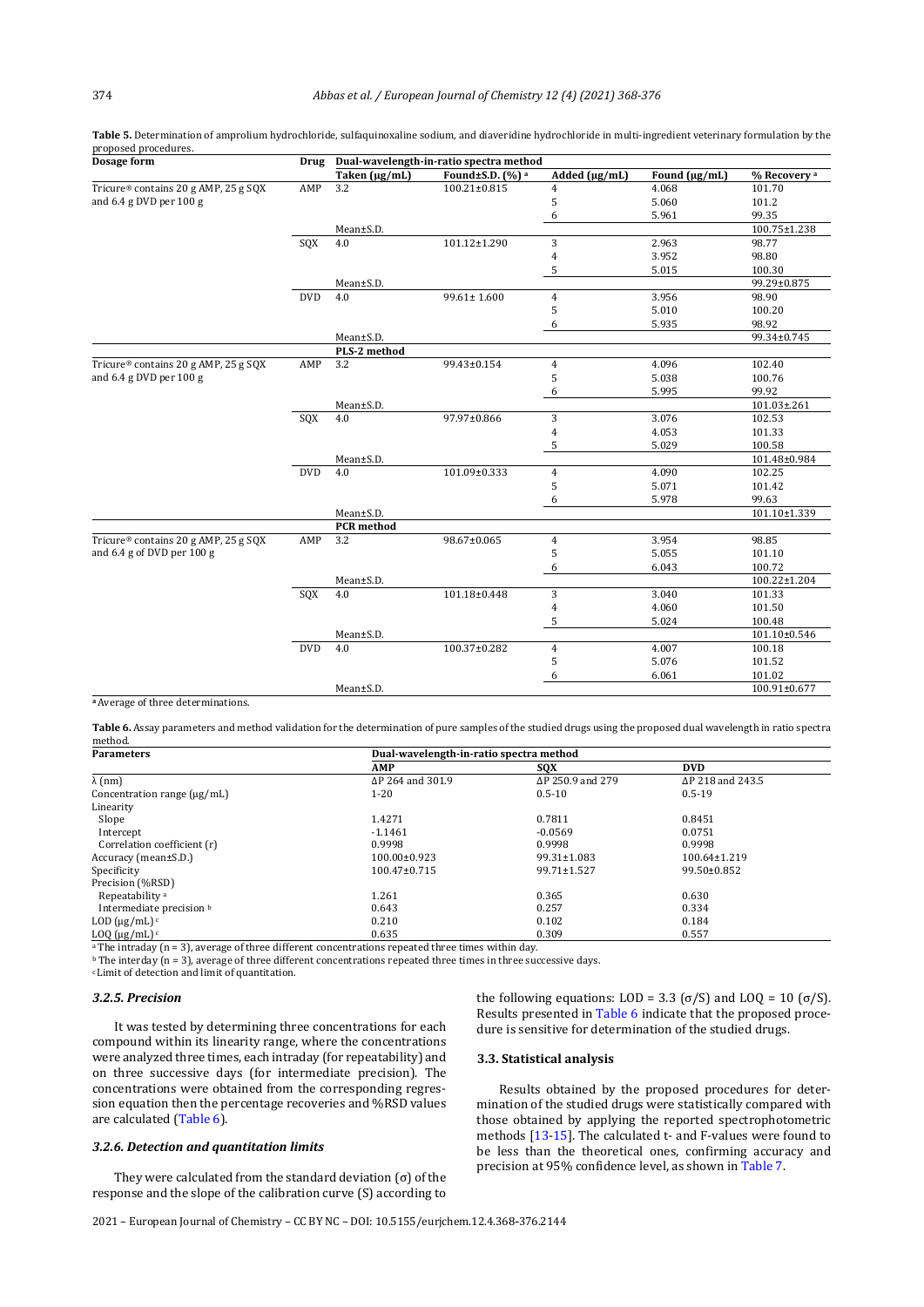| ۱<br>۰,<br>× | I<br>۰.<br>× |
|--------------|--------------|

**Table 7.** Statistical comparison of the results obtained by applying the proposed method and the reported methods for the analysis of pure AMP, SQX and DVD.

| Value                | Dual wavelength in ratio spectra method PLS-2                                                              |         |            |            |         | <b>PCR</b> |         |         | <b>Reported methods</b> |                         |                    |                         |
|----------------------|------------------------------------------------------------------------------------------------------------|---------|------------|------------|---------|------------|---------|---------|-------------------------|-------------------------|--------------------|-------------------------|
|                      | <b>AMP</b>                                                                                                 | SQX     | <b>DVD</b> | <b>AMP</b> | SOX     | <b>DVD</b> | AMP     | SOX     | <b>DVD</b>              | AMP $[13]$ <sup>b</sup> | $SQX$ [14] $\circ$ | DVD $[15]$ <sup>d</sup> |
| Mean                 | 100.00                                                                                                     | 99.31   | 100.64     | 99.31      | 98.91   | 99.04      | 99.63   | 99.11   | 98.93                   | 99.22                   | 99.77              | 99.26                   |
| <b>SD</b>            | 0.923                                                                                                      | 1.083   | 1.219      | 0.769      | 1.192   | 1.245      | 1.005   | 1.272   | 1.338                   | 0.992                   | 0.548              | 1.701                   |
| RSD%                 | 0.923                                                                                                      | 1.091   | 1.211      | 0.774      | 1.205   | 1.257      | 1.009   | 1.283   | 1.352                   | 1.000                   | 0.549              | 1.714                   |
| N                    |                                                                                                            |         |            |            |         |            |         |         |                         |                         |                    | 6                       |
| Variance             | 0.852                                                                                                      | 1.173   | 1.486      | 0.591      | 1.421   | 1.550      | 1.010   | 1.618   | 1.790                   | 0.984                   | 0.300              | 2.893                   |
| Student's            | 1.284                                                                                                      | 0.851   | 1.508      | 0.144      | 1.456   | 0.241      | 0.643   | 1.064   | 0.351                   |                         |                    |                         |
| t-test <sup>a</sup>  | (2.306)                                                                                                    | (2.306) | (2.262)    | (2.306)    | (2.306) | (2.262)    | (2.306) | (2.306) | (2.262)                 |                         |                    |                         |
| F value <sup>a</sup> | 1.153                                                                                                      | 3.907   | 1.948      | 1.661      | 4.732   | 1.865      | 1.028   | 5.390   | 1.616                   |                         |                    |                         |
|                      | (6.388)                                                                                                    | (6.388) | (6.256)    | (6.388)    | (6.388) | (6.256)    | (6.388) | (6.388) | (6.256)                 |                         |                    |                         |
|                      | <sup>a</sup> The values in parentheses are the corresponding theoretical values of t and F at $p = 0.05$ . |         |            |            |         |            |         |         |                         |                         |                    |                         |

b Ratio difference method for determination of AMP at 239 nm and 310 nm.

<sup>c</sup> First derivative spectrophotometry at 268.2 nm for SQX.

d Colorimetric determination of DVD at 460 nm via charge transfer complex formation with 2,3-dichloro-5,6-dicyanobenzoquinone (DDQ) reagent.

The proposed work has many points of strength in accordance with the principles of green chemistry [42] such as the usage of methanol as an environmentally preferable green solvent throughout the whole work [43]. Also, the proposed procedures offer better sensitivity and simpler data manipulation as compared to the tedious colorimetric methods [15,44,45], i.e. all the proposed methods avoid unnecessary colorimetric derivatization because such steps require additional reagents and can generate waste. Moreover, the adoption of chemometrics spectrophotometry (calculation spectrophotometry) which is a combination of chemometrics with analytical chemistry for the reduction of data dimensionality, grouping of variables, and processing of analytical signals. In this way, the analysis time, consumption of solvents or reagents, can be minimized [46]. The proposed procedures have been applied successfully on the multi-ingredient veterinary formulation and the good recovery and accuracy make them applicable in QC laboratories without the difficulties of HPLC. As compared to some recently published research articles [17-20], the proposed work shows better sensitivity for the determination of the three anticoccidial drugs as shown in Tables 3 and 6.

# **4. Conclusion**

The proposed methods are simple, accurate, sensitive, and specific. They can be used for the routine analysis of the chosen drugs in their available multi-ingredient veterinary formulation in quality control labs lacking HPLC instruments. In addition, the proposed work conforms to the principles of green chemistry because of the use of a green solvent, simple data manipulation, and the elimination of time-consuming derivatization steps.

# **Acknowledgements**

We would like to thank Pharma Swede Pharmaceutical Company, 10<sup>th</sup> of Ramadan City, Egypt, for their cooperation and supply of pure standards of the investigated anticoccidial drugs.

# **Disclosure statement**

Conflict of interests: The authors declare that they have no conflict of interest.

Ethical approval: All ethical guidelines have been adhered. Sample availability: Samples of the compounds are available from the author.

#### **CRediT authorship contribution statement**

Conceptualization: Amira Mabrouk El-Kosasy; Methodology: Mahmoud Mohamed Abbas; Software: Mahmoud Mohamed Abbas; Validation: Mahmoud Mohamed Abbas; Formal Analysis: Mahmoud Mohamed Abbas; Investigation: Mahmoud Mohamed Abbas; Resources: Lobna Abdel-Aziz Hussein; Data Curation: Mahmoud Mohamed Abbas; Writing - Original Draft: Mahmoud Mohamed Abbas; Writing - Review and Editing: Nancy Magdy Hanna; Visualization: Mahmoud Mohamed Abbas, Nancy Magdy Hanna; Funding acquisition: Mahmoud Mohamed Abbas, Amira Mabrouk El-Kosasy, Lobna Abdel-Aziz Hussein, Nancy Magdy Hanna; Supervision: Amira Mabrouk El-Kosasy; Project administration: Lobna Abdel-Aziz Hussein.

# <span id="page-7-0"></span>**ORCID**

Mahmoud Mohamed Abbas <https://orcid.org/0000-0001-6941-7865> Amira Mabrouk El-Kosasy <https://orcid.org/0000-0001-7521-5805> Lobna Abdel-Aziz Hussein <https://orcid.org/0000-0002-0447-1710> Nancy Magdy Hanna <https://orcid.org/0000-0001-5824-5228>

# **References**

- [1]. Sweetman, S. C.; Martindale, W. *Martindale: The Complete Drug Reference*, 36th ed.; Pharmaceutical Press: London, England, 2009.
- [2]. James, S. *Parasitology* **1980**, *80* (2), 313–322.
- [3]. Riviere, J. E., Papich, M. G., Eds.; *Veterinary Pharmacology and Therapeutics*, 9th ed.; Iowa State University Press: Ames, IA, 2009.
- [4]. Mantri, A. P.; Rubeena, M.; Kandepu, N.; Kumar, S. *Int. J. Pharm. Sci. Res.* **2015**, *6*, 1097–1100.
- [5]. Baker, M. M.; El-Kafrawy, D. S.; Abdel-Khalek, M. M.; Belal, T. S. *J. Sep. Sci.* **2019**, *42* (21), 3340–3351.
- [6]. Wang, Y.-C.; Hsieh, F.-C.; Wang, J.-L.; Shu, Y.-Y. *Anal. Methods* **2019**, *11* (34), 4370–4375.
- [7]. Dasenaki, M. E.; Michali, C. S.; Thomaidis, N. S. *J. Chromatogr. A* **2016**, *1452*, 67–80.
- [8]. Matus, J. L.; Boison, J. O. *Drug Test. Anal.* **2016**, *8* (5–6), 465–476.
- Hoff, R. B.; Molognoni, L.; Deolindo, C. T. P.; Vargas, M. O.; Kleemann, R.; Daguer, H. *J. Chromatogr. B Analyt. Technol. Biomed. Life Sci.* **2020**, *1152* (122232), 122232.
- [10]. Yamaguchi, T.; Okihashi, M.; Harada, K.; Uchida, K.; Konishi, Y.; Kajimura, K.; Hirata, K.; Yamamoto, Y. *J. Agric. Food Chem.* **2015**, *63* (21), 5133–5140.
- [11]. Kang, J.; Park, H.-C.; Gedi, V.; Park, S.-J.; Kim, M.-A.; Kim, M.-K.; Kwon, H.-J.; Cho, B.-H.; Kim, T.-W.; Lee, K.-J.; Lim, C.-M. *Food Addit. Contam. Part B Surveill.* **2015**, *8* (2), 106–112.
- [12]. Dasenaki, M. E.; Thomaidis, N. S. *Food Chem.* **2019**, *275*, 668–680.
- Hussein, L. A.; Magdy, N.; Abbas, M. M. Spectrochim. Acta A Mol. Biomol. *Spectrosc.* **2015**, *138*, 395–405.
- [14]. Hassouna, M. E. M.; El-Succary, S. A. *Egypt. J. Chem*. **2004**, *47*, 143–156. [15]. Rizk, M. S.; Frag, E. Y. Z.; Mohamed, G. G.; Tamam, A. A. *Int. J. Res. Pharm.*
- *Chem*. **2013**, *3* (6), 168–183. [16]. El-Kosasy, A. M.; Hussein, L. A.; Magdy, N.; Abbas, M. M. *Spectrochim.*
- *Acta A Mol. Biomol. Spectrosc.* **2015**, *150*, 430–439.
- [17]. Basha, M. A.; Abd El-Rahman, M. K.; Bebawy, L. I.; Moustafa, A. A.; Hassan, S. A. A. *Spectrochim. Acta A Mol. Biomol. Spectrosc.* **2020**, *243* (118756), 118756.
- [18]. Abdel Razeq, S.; El Demerdash, A.; Fouad, M.; El Sanabary, H. *Bull. Fac. Pharm. Cairo Univ.* **2019**, *57* (1), 35–45.